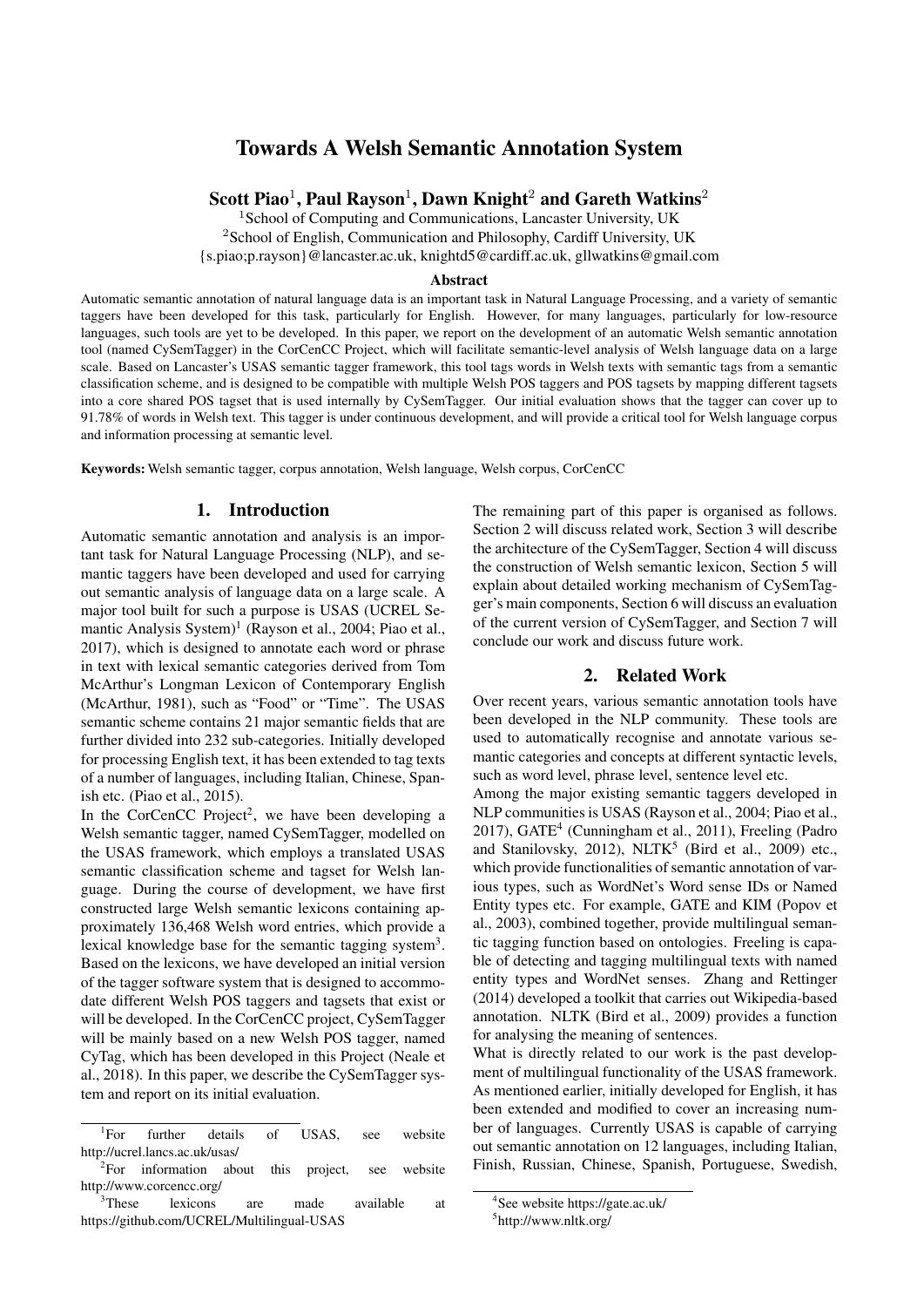Dutch etc. (Lofberg et al., 2005; Mudraya et al., 2006; Piao et al., 2015).

Our research draws upon the experiences of the previous work, while extending the capability of automatic semantic annotation of existing tools to the Welsh language, for which no existing NLP tools can provide such a comprehensive semantic annotation as CySemTagger aims to perform. Our new tagger will facilitate new semantic based research on Welsh language data, and via the CorCenCC framework will assist with improving the understanding of real-life communication for Welsh speakers, teachers and learners.

#### 3. Outline of CySemTagger's Architecture

The CySemTagger is a software system which has an architecture consisting of a set of lexical knowledge resources and disambiguation rules and models wrapped in software components that interact with each other. Figure 1 illustrates the outline of the architecture and main workflows of the system.



Figure 1: CySemTagger Software Architecture

As shown in the figure, a set of software modules provide main functionalities, such as receiving input data stream, calling external part-of-speech taggers to carry out morphosyntactic analysis, produce tagged output in required formats etc. Together, they form a pipeline to interact with each other to complete the whole task of semantic tagging. The main challenge for building such a system for a new language, Welsh in our case, is the development of semantic lexicons and word sense disambiguation rules and models for the new language. Because there are very few Welsh semantic lexical resources available, we were faced with a tough challenge for building the Welsh semantic tagger.

## 4. Semantic Lexicon Construction

As a system based on linguistic knowledge, a core part of the semantic tagger system is a set of semantic lexicons which provide candidate semantic categories for each word, hence Welsh semantic lexicon construction is the first main step for the development of Welsh semantic tagger. For this purpose, we exploited various lexical and corpus resources. The main lexical resource used for this work is the Eurfa Welsh/English bilingual lexicon developed by Donnelly (2017). This bilingual lexicon contains a large number of Welsh words and their English translations along with useful information such as lemma forms and part-of-speech (POS) labels. It also contains many Welsh multi-word expressions (MWEs), which is a valuable resource for creating semantic MWE lexicons for the semantic tagger in later stages. Because it is time-consuming work to manually compile new semantic lexicons from scratch, we applied automatic methods by mapping and porting semantic categories and tags for Welsh words via their English translations through the existing English semantic lexicons. This method has been proven effective in our previous research on other languages (Piao et al., 2016). The high quality of the Eurfa bilingual lexicon helped us to achieve a good initial result for the automatically generated Welsh semantic lexicon. Obviously, the automatically generated lexicon will need be pruned manually or by other methods to guarantee the accuracy of the semantic annotation. Through the automatic process, we extracted a lexicon containing 136,468 Welsh words (including many inflected forms) mapped to semantic category/ies. It provides a solid basis for developing a system of Welsh semantic tagger. In addition to the automatic lexicon generation, we also collected 264 Welsh closed class words and integrated them into the lexicon, mainly including function words such as prepositions, conjunctions etc. Although there are a limited number of such words, they are critical for correctly understanding the meaning of the text, and typically are high frequency items. Another important lexical source is the Welsh names. Our initial observation showed that a significant proportion of corpus data consists of various names. Therefore, we searched and collected Welsh names, including person names and place names, from various sources $6$ , including the Language Technologies Unit of Bangor University<sup>7</sup>, UK and the websites of "Behind The Name"<sup>8</sup>, "Think Baby Names"<sup>9</sup>, and "Wales UK"<sup>10</sup>. As a result, we collected 6,553 Welsh names to expand the semantic lexicon. Combining automatic and manual processes, currently we have constructed a Welsh single word semantic lexicon of 143,287 entries. Table 1 shows a sample of the single word semantic lexicon, where the semantic tags are from

the USAS semantic tagset $11$ .

<sup>&</sup>lt;sup>6</sup>The creators/owners of these name sources gave us permissions to use their Welsh name resources for the purpose of developing the Welsh semantic tagger

<sup>7</sup> https://www.bangor.ac.uk/canolfanbedwyr/technolegau\_iaith.php.en

<sup>8</sup> http://www.behindthename.com/names/usage/welsh 9 http://www.thinkbabynames.com/names/1/welsh

 $^{10}$ http://www.walesuk.info/wales.html<br> $^{11}$ For definitions of the s definitions of the semantic tags, see http://ucrel.lancs.ac.uk/usas/usas\_guide.pdf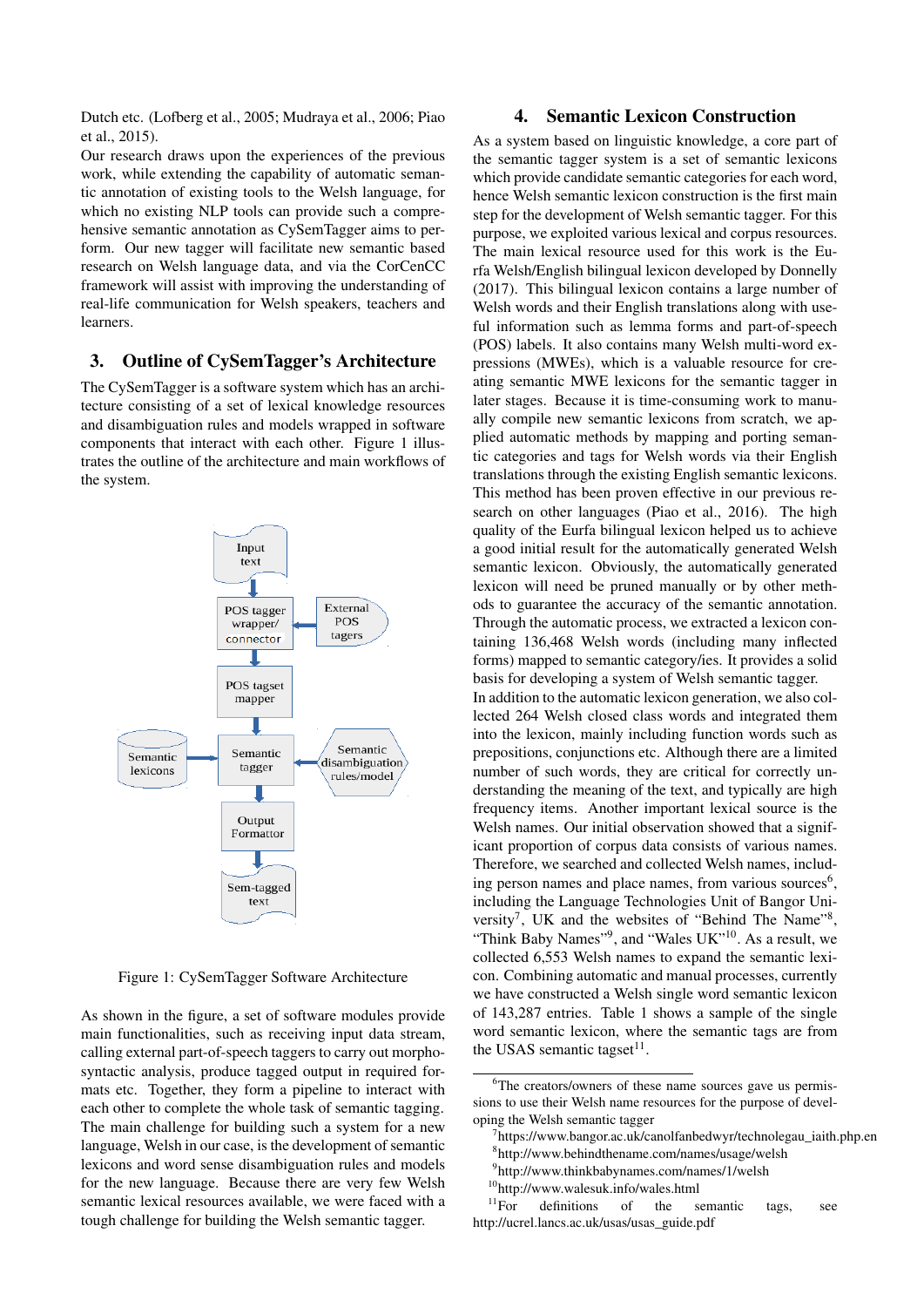Table 1: Sample of Single Word Semantic Lexicon

| Word          | POS-tag | Sem-tag                                                                            |
|---------------|---------|------------------------------------------------------------------------------------|
| abacws        | noun    | N3.1                                                                               |
| corfforaethol | adj     | I2.1/S5                                                                            |
| galluogai     | verb    | $S8+$                                                                              |
| gambled       | verb    | A <sub>15</sub> -I <sub>1</sub> /A <sub>1.4</sub> K <sub>5.2</sub> /I <sub>1</sub> |
| sobr          | adv     | A <sub>13.3</sub>                                                                  |

Our semantic tagger also needs a Welsh MWE semantic lexicon, which provides semantic categories for MWE terms and non-compositional idiomatic expressions, e.g. "take care of" and "kick the bucket" (for English) etc. Currently we use a sample MWE semantic lexicon for testing software, but work is under way to construct a large MWE semantic lexicon as the project progresses. Table 2 shows samples of MWE semantic lexicon entries, including template codes.

Table 2: Sample of MWE Semantic Lexicon

| <b>MWE/Templates</b>          | Sem-tag          |
|-------------------------------|------------------|
| Adran_NOUN Iechyd_NOUN        | G1.1             |
| gofyn_VERB {NOUN/VERB} i_PREP | O <sub>2.1</sub> |
| parhad_NOUN busnes_NOUN       | $I2.1/T2+$       |
| pwyllgor*_NOUN addysg_NOUN    | P1/G1.1 G1.2     |

Besides the existing English/Welsh bilingual lexical resources, we are also considering Welsh corpus resources, particularly Welsh/English parallel corpora, for further expanding and improving the Welsh semantic lexicons. We carried out an initial experiment by collecting words from the existing Welsh corpora, including CEG Cronfa Electroneg o Gymraeg (Ellis et al., 2001), Kwici (Corpus of Welsh Wikipedia)<sup>12</sup> and Corpus of Children's Literature in Welsh<sup>13</sup>, and estimated the proportion of text that can be covered by the word list, together with the formal semantic lexicon. Our experiment shows that, if all the newly collected words can be integrated into the Welsh semantic lexicons, our semantic tagger could achieve over 97% of text coverage. Therefore we aim to semantically classify as many words in the word collection as possible and integrate them into the semantic lexicon in order to achieve a high lexical/text coverage.

Some unique features of Welsh language present a tough challenge for the Welsh semantic lexicon building. As a Celtic language, the Welsh language's linguistic features are widely different to those of the English language (a Germanic language). For instance, while the English alphabet consists of 26 letters, the Welsh alphabet consists of 29 letters, including some letters which are made up of two characters (namely "Ch", "Dd", "Ff" "Ng", "Ll", "Ph", "Rh" and "Th"). The Welsh language is different from English in terms of grammar, there is no indefinite article in the Welsh language, for instance. Furthermore, the Welsh language is unique in that it employs a system of mutation, that is, under certain circumstances the first letter of a word is substituted for another. For example, Welsh feminine nouns which follow the Welsh definite article "y" mutate as shown in 3 (see the highlighted letters).

Table 3: Example of mutation following the definite article in Welsh

| Welsh  | <b>English</b> | <b>Mutation</b> |
|--------|----------------|-----------------|
| Pioden | Magpie         | Y Bioden        |
| Craith | Scar           | Y Graith        |
| Teml   | Temple         | Y Deml          |

In respect of English equivalents to Welsh words, a oneto-one relationship does not always exist, as shown in 4. For instance, the English word "together" would normally be translated as the MWE "gyda'i gilydd" in Welsh. Conversely, the Welsh word "haprif" would be equivalent to "random number" in English. These factors present a tough challenge for the automatic or semi-automatic creation of Welsh semantic lexicons based on existing English ones, and requires more manual efforts in this process, particularly for MWE lexicon construction.

Table 4: Examples of Equivalence Between English and Welsh Single Words and MWEs

| <b>English</b>          | Welsh               |  |
|-------------------------|---------------------|--|
| beyond repair           | anadferadwy         |  |
| random number           | haprif              |  |
| take pride in           | ymfalchïo           |  |
| lifeboat                | bad achub           |  |
| yorker (a cricket term) | pelen lawn          |  |
| <b>Iceland</b>          | Gwlad yr Iâ         |  |
| reserve (in sport)      | chwaraewr wrth gefn |  |
| desktop                 | bwrdd gwaith        |  |
| toadstool               | caws llyffant       |  |

## 5. Main Components of CySemTagger

The current version of the CySemTagger is based on the Welsh semantic lexicons constructed so far. With regards to major functionality, the system mainly consists of four modules:

- 1) Lexicon look-up (both for single words and MWEs),
- 2) Part-of-speech tagging,
- 3) Semantic category disambiguation,
- 4) Output formatting.

The first main module is for loading the lexicons into the system and looking up candidate categories for each word. For single words this is a straightforward process, whereas a complex algorithm is needed for the MWE lookup. In the USAS framework, the MWE entries can contain specified template codes and format which are used to represent similar MWEs with a single lexicon entry. For example, the entry below:

#### spe\*d\_\* {R\*} off\_RP

represents MWEs "sped off", "speed off", and "sped quickly off" etc. Internally in the software, the MWE entries are transformed into regular-expression based matchers when loaded into the system. This technique allows the

<sup>12</sup>http://cy.wikipedia.org

<sup>13</sup>http://www.egni.org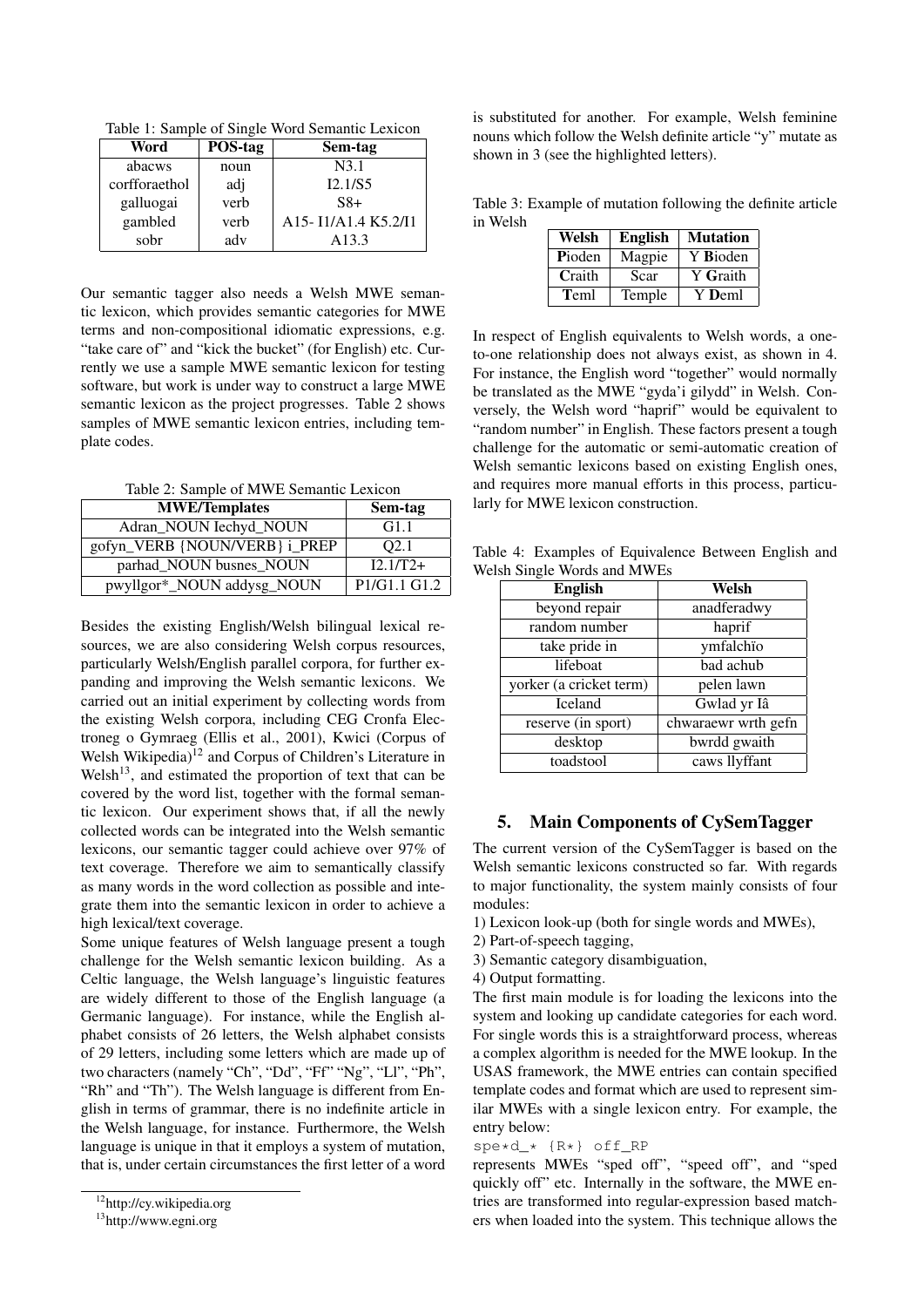semantic tagger to identify and annotate a large amount of MWE variants using a moderate-sized MWE lexicon.

Next, the part-of-speech module is a software wrapper for external POS taggers. It is a program component that links and wraps external Welsh POS taggers built independently into the CySemTagger system. We started with an existing Welsh POS tagger, WNLT (Welsh Natural Language Toolkit) $14$ , which was publicly available when our project began. With the development of the new Welsh POS tagger, CyTag, in the CorCenCC Project (Neale et al., 2018), it has also been integrated into the semantic tagger. Considering the existence of multiple POS taggers, and in order to make CySemTagger compatible with different POS tagsets, we designed a core POS tagset that provides sufficient information for the semantic annotation purpose and to which other Welsh POS tagsets can easily be mapped. Such a design makes CySemTagger flexible to potentially accommodate existing and future POS taggers and provides a wider choice for users. Table 5 lists the core POS tagset.

| <b>POS Tag</b> | <b>Definition</b>               |
|----------------|---------------------------------|
| noun           | Noun                            |
| verb           | Verb                            |
| adj            | Adjective                       |
| adv            | Adverb                          |
| num            | <b>Numerals</b>                 |
| pnoun          | Proper noun                     |
| intj           | Interjection                    |
| art            | Article                         |
| part           | Particle                        |
| prep           | Preposition                     |
| conj           | Conjunction                     |
| pron           | Pronoun                         |
| code           | Special code, e.g. Maths symbol |
| punc           | Punctuation                     |
| fw             | Foreign word                    |
| abbrev         | Abbreviation                    |
| lett           | Letter                          |
| XX             | Unregnized token                |

Table 5: Core POS Tags

Table 6 lists the detailed mapping from the CyTag POS tagset<sup>15</sup> and WNLT POS tagset<sup>16</sup> to the core tagset. As shown in the table, different POS tagsets can have widely different levels of granularity. For instance, the CyTag POS tagset has 59 fine-grained sub-categories for Welsh verbs. As a result, the mapping of the tagsets is not straightforward for some POS categories such as *abbreviation* and *foreign words* etc. The core POS tagset is designed to accommodate all of the POS sub-categories included in the Cytag and WNLT tagsets, with four categories (*fw*, *abbrev*, *lett* and *XX*) only mapping with CyTag tags without corresponding WNLT tags. This may cause slight loss of POS information if the WNLT is used, but we expect that such a design provides the optimal practical solution for our system.

The disambiguation module for CySemTagger is in early stages of development, and will be reported in future papers. Various context aware algorithms will be tested and integrated to improve the accuracy of the tagger. The tagged output can be presented to users in various formats as necessary, such as CTV and XML.

The current version of CySemTagger has been built as a Web service for the convenience of integrating software written in different programming languages, including Java and python programs and the VISL's Constraint Grammar v3 (CG-3) package, and it can be accessed via a demo web site<sup>17</sup> and a desktop client GUI application<sup>18</sup>.

# 6. Evaluation

In order to assess the performance of the current version of CySemTagger, we carried out a test based on a Welsh test corpus, a gold corpus, which is specifically compiled for the tool evaluation task in the CorCoeCC Project. The test corpus consists of text segments selected from four existing corpora, Kwici (Welsh Wikipedia)<sup>19</sup>, Kynulliad<sup>20</sup> (Welsh Assembly Proceedings), Meddalwedd (software translations)<sup>21</sup>, and LER-BIML (a small corpus of 10 multi-domain texts)<sup>22</sup>, and contains around 15,000 words. In this experiment, we focused on examining the average text coverage of the tool, i.e. what percentage of the words in the test corpus can be identified by CySemTagger.

In detail, we examined the text coverage of the CySem-Tagger when it is linked to the two POS taggers CyTag (internal prototype version) and WNLT respectively. Because CyTag and WNLT use different tokenisation rules and algorithms, they produced different number of tokens. CyTag produced 13,220 words (excluding punctuations) of which 3,716 (28.11%) are function words; WNLT produced 14,435 words (excluding punctuations) of which 5,314 words (36.81%) are function words. Therefore, the text coverages are based on different word numbers, but they are comparable in terms of tool performance. Table 7 shows the text coverage statistics in terms of content words, function words and whole text respectively.

As shown by our experiment, CySemTagger is capable of covering about 91.78% of Welsh running text when it uses CyTag POS tagger, which is under continuous development in the CorCenCC Project. It still covers 72.92% of text when using the WNLT. Our initial analysis reveals that an important factor for the difference of the text coverages is the performance of lemmatisation of Welsh words, for which CyTag has a superior accuracy compared to WNLT. Due to the lack of manually annotated Welsh test data, it was not possible to carry out an evaluation on the quality of the semantic annotation. Currently a test corpus for

<sup>14</sup>See https://sourceforge.net/projects/wnlt/

<sup>&</sup>lt;sup>15</sup>For details of the CyTag POS tagset, see website: http://cytag.corcencc.org/tagset

<sup>&</sup>lt;sup>16</sup>For details of the WNLT POS tagset, see website: https://sourceforge.net/projects/wnlt/files/user-guide.pdf

<sup>&</sup>lt;sup>17</sup>See demo web site http://phlox.lancs.ac.uk/ucrel/semtagger/welsh<br><sup>18</sup>A Iava deskton application downloadable at Java desktop application downloadable at

http://ucrel.lancs.ac.uk/usas/gui/

<sup>19</sup>http://cymraeg.org.uk/kwici

<sup>20</sup>http://cymraeg.org.uk/kynulliad3

<sup>21</sup>http://techiaith.cymru/corpws/Moses/Meddalwedd

<sup>22</sup>http://www.lancaster.ac.uk/fass/projects/biml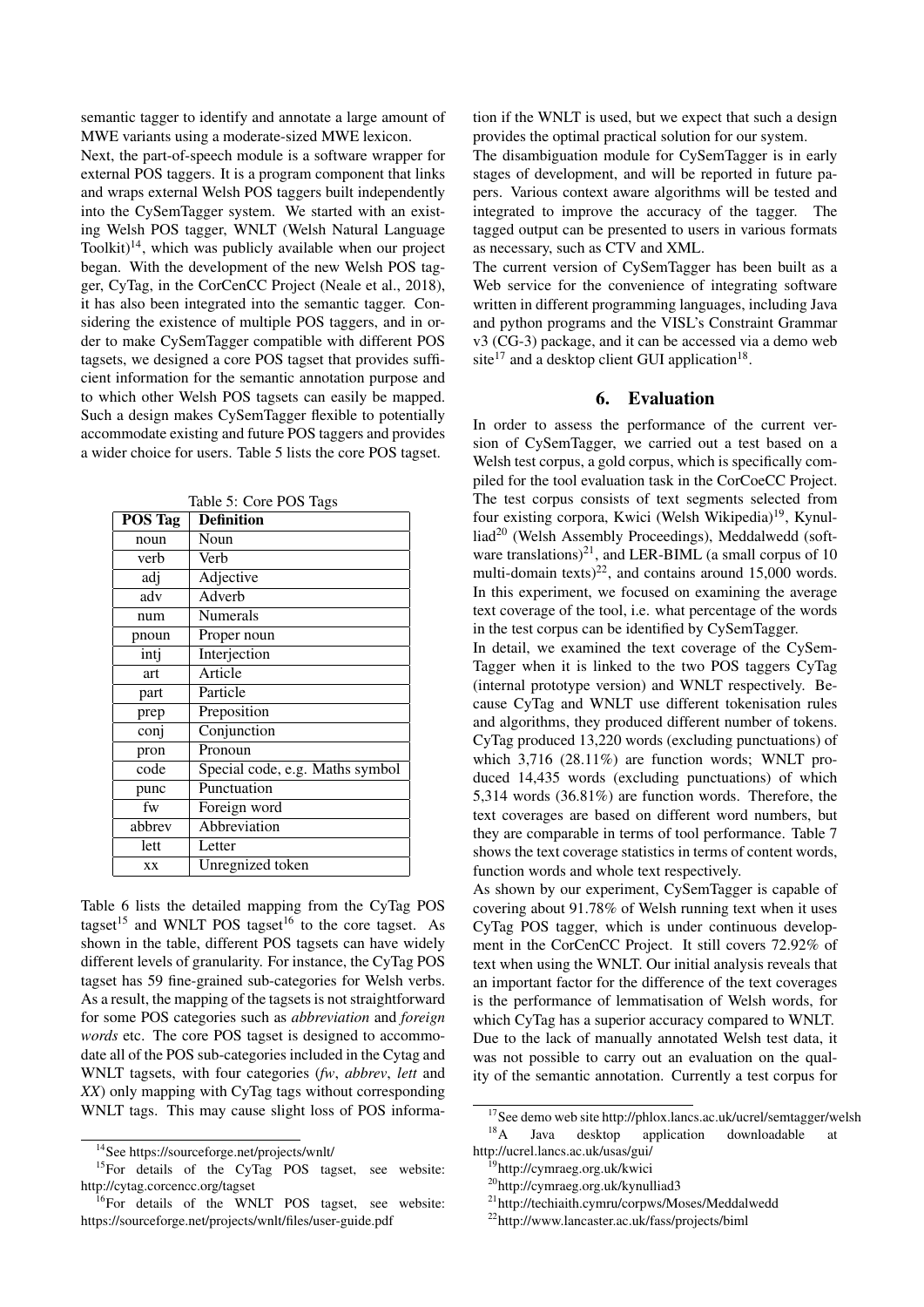| <b>Core Tags</b> | <b>CyTag Tags</b>                                                             | <b>WNLT</b> Tags       |
|------------------|-------------------------------------------------------------------------------|------------------------|
| noun             | Egu Ebu Egll Ebll Egbu Egbll                                                  | NN NNS NNM             |
|                  |                                                                               | <b>NNF</b>             |
| verb             | Be Bpres1u Bpres2u Bpres3u Bpres1ll Bpres2ll Bpres3ll Bpresamhers Bpres3perth | <b>VB VBD VBDP</b>     |
|                  | Bpres3amhen Bdyf1u Bdyf2u Bdyf3u Bdyf1ll Bdyf2ll Bdyf3ll Bdyfamhers           | <b>VBDI VBI VBF</b>    |
|                  | Bgorb1u Bgorb2u Bgorb3u Bgorb1ll Bgorb2ll Bgorb3ll Bgorbamhers Bamherff1u     |                        |
|                  | Bamherff2u Bamherff3u Bamherff1ll Bamherff2ll Bamherff3ll Bamherffamhers      |                        |
|                  | Bgorff1u Bgorff2u Bgorff3u Bgorff1ll Bgorff2ll Bgorff3ll Bgorffamhers Bgorff- |                        |
|                  | sef Bgorch2u Bgorch3u Bgorch1ll Bgorch2ll Bgorch3ll Bgorchamhers Bdibdyf1u    |                        |
|                  | Bdibdyf2u Bdibdyf3u Bdibdyf1ll Bdibdyf2ll Bdibdyf3ll Bdibdyfamhers Bamod1u    |                        |
|                  | Bamod2u Bamod3u Bamod1ll Bamod2ll Bamod3ll Bamodamhers                        |                        |
| adj              | Anscadu Anscadbu Anscadll Anscyf Anscym Anseith                               | <b>JJ JJR JJS PDT</b>  |
| adv              | Adf                                                                           | RB                     |
| num              | Rhifol Rhifold Rhifolt Rhitref Rhitrefd Rhitreft Gwdig Gwrhuf                 | $\overline{CD}$        |
| pnoun            | Epg Epb                                                                       | <b>NNP NNPS</b>        |
| intj             | Ebych                                                                         | <b>UH</b>              |
| art              | <b>YFB</b>                                                                    | DT                     |
| part             | Uneg Ucad Ugof Utra Uberf                                                     | $\overline{RP}$        |
| prep             | Arsym Ar1u Ar2u Ar3gu Ar3bu Ar1ll Ar2ll Ar3ll                                 | $\overline{\text{IN}}$ |
| conj             | <b>Cyscyd Cysis</b>                                                           | CC                     |
| pron             | Rhapers1u Rhapers2u Rhapers3gu Rhapers3bu Rhapers1ll Rhapers2ll Rhapers3ll    | PP INT                 |
|                  | Rhadib1u Rhadib2u Rhadib3gu Rhadib3bu Rhadib1ll Rhadib2ll Rhadib3ll           |                        |
|                  | Rhamedd1u Rhamedd2u Rhamedd3gu Rhamedd3bu Rhamedd1ll Rhamedd2ll               |                        |
|                  | Rhamedd3ll Rhacys1u Rhacys2u Rhacys3gu Rhacys3bu Rhacys1ll Rhacys2ll          |                        |
|                  | Rhacys3ll Rhagof Rhadangg Rhadangb Rhadangd Rhaperth Rhaatb Rhacil            |                        |
| code             | <b>Gwfform Gwsym</b>                                                          | $\overline{SC}$        |
| punc             | Atdt Atdcan Atdchw Atdde Atdcys Atddyf                                        | $\overline{PN}$        |
| fw               | Gwest                                                                         |                        |
| abbrev           | <b>Gwacr Gwtalf</b>                                                           |                        |
| lett             | Gwllyth                                                                       |                        |
| XX.              | Gwann                                                                         |                        |

# $T<sub>ab</sub>l<sub>ab</sub> \in M_{\text{max}}$  of Welsh POS  $T<sub>a</sub>$

|  | Table 7: Text Coverage of CySemTagger |  |  |
|--|---------------------------------------|--|--|
|  |                                       |  |  |

| Word-type      | CyTag  | WNLT   |
|----------------|--------|--------|
| content words  | 88.69% | 65.42% |
| function words | 99.70% | 85.79% |
| total          | 91.78% | 72.92% |

the semantic tagger is under compilation by manually annotating the gold corpus by language experts in the Cor-CenCC project. When this test data becomes available, we will carry out a full scale evaluation of the semantic tagger, including evaluation of the contextual disambiguation accuracy.

# 7. Conclusion

In this paper, we have reported on our development of a Welsh Semantic tagger carried out in the CorCenCC Project. We applied various approaches for rapidly constructing Welsh semantic lexicons and extended and modified existing USAS software framework to develop the CySemTagger system, aiming to provide a tool for automatic annotation of Welsh language corpus data in large scales. In our evaluation, the prototype Welsh semantic tagger demonstrated an encouraging performance and, as

it stands, already provides a useful tool for the semantic analysis of Welsh language data. This system is under continuous development, and we will investigate using crosslingual word embeddings and other techniques, and integrate more efficient algorithms into the system to develop a wide-coverage and accurate Welsh semantic tagger, which will support a range of new research on Welsh Language data in a large scale.

### 8. Acknowledgement

This research work is funded by the UK Economic and Social Research Council (ESRC) and Arts and Humanities Research Council (AHRC) as part of the CorCenCC (Corpws Cenedlaethol Cymraeg Cyfoes; The National Corpus of Contemporary Welsh) Project (Grant Number ES/M011348/1).

# References

- Bird, S., Klein, E., and Loper, E. (2009). *Natural Language Processing with Python - Analyzing Text with the Natural Language Toolkit*. O'Reilly Media.
- Cunningham, H., Maynard, D., and Bontcheva, K. (2011). *Text Processing with GATE*. Gateway Press CA.
- Donnelly, K. (2017). Eurfa, a gpled dictionary of welsh. http://eurfa.org.uk. Online publication.